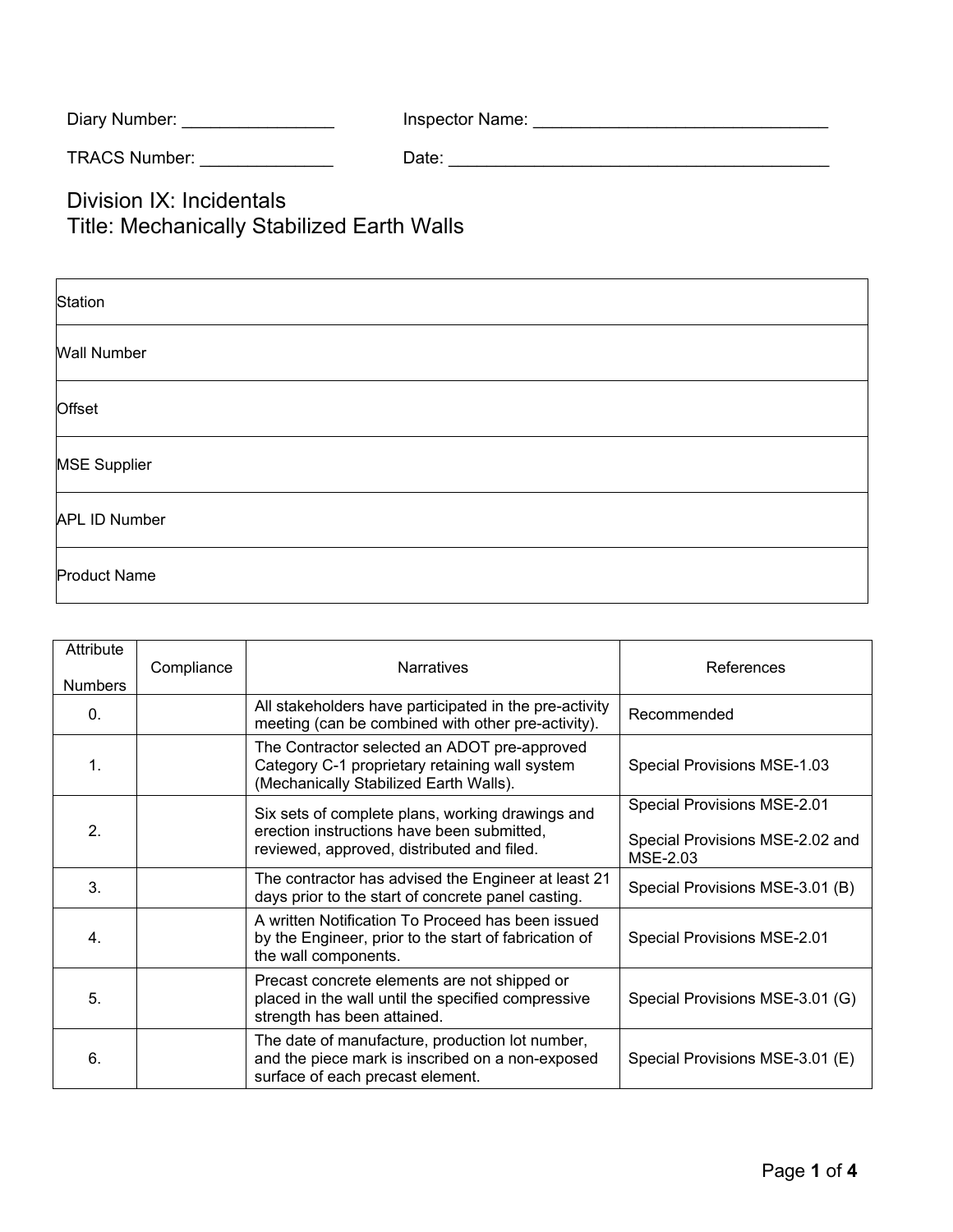| 7.  | Certificates of Compliance and Analysis conforming<br>to the requirements of Subsection 106.05 of the<br>Standard Specifications are submitted for all<br>material except concrete.                                                                                                                                                                                                                              | Special Provisions MSE-3.07                                           |
|-----|------------------------------------------------------------------------------------------------------------------------------------------------------------------------------------------------------------------------------------------------------------------------------------------------------------------------------------------------------------------------------------------------------------------|-----------------------------------------------------------------------|
| 8.  | The Contractor furnished Certificates of<br>Compliance conforming to the requirements of<br>Subsection 106.05, which state that steel or iron<br>products incorporated in the project meet the "Buy<br>America" Act requirements certifying that all<br>manufacturing processes producing a steel or iron<br>product, including any application of a coating to<br>iron or steel, occurred in the United States. | Special Provisions 106.15                                             |
| 9.  | When required, temporary excavation support<br>system designs (shoring) have been submitted,<br>reviewed and approved.                                                                                                                                                                                                                                                                                           | Special Provisions MSE-4.01                                           |
| 10. | Areas are Blued Staked (Arizona 811 was<br>contacted) prior to beginning work.                                                                                                                                                                                                                                                                                                                                   | <b>Standard Specifications 107.15</b>                                 |
| 11. | Excavation is in accordance with the plan sheets.                                                                                                                                                                                                                                                                                                                                                                | <b>Standard Specifications 203-5</b>                                  |
| 12. | When the MSE structure is constructed on native<br>material other than rock, the top foot is scarified<br>and compacted to 95% of the maximum dry<br>density.                                                                                                                                                                                                                                                    | Special Provisions MSE-4.02                                           |
| 13. | When metal reinforcement components are<br>positioned on native soil, the top 1' of native soil<br>meets the requirements of reinforced structure<br>backfill material.                                                                                                                                                                                                                                          | Special Provisions MSE-4.02                                           |
| 14. | If required, was the Reinforcing Steel Placement<br>quantlist completed for the foundation?                                                                                                                                                                                                                                                                                                                      | <b>Construction Bulletin 07-01</b><br>Manufacture Requirements Detail |
| 15. | If required, was the Concrete Class S or B quantlist<br>completed for the foundation?                                                                                                                                                                                                                                                                                                                            | <b>Construction Bulletin 07-01</b>                                    |
|     |                                                                                                                                                                                                                                                                                                                                                                                                                  | Manufacture Requirements Detail<br><b>Construction Bulletin 07-01</b> |
| 16. | If required, was the Concrete Curing quantlist<br>completed for the foundation?                                                                                                                                                                                                                                                                                                                                  | Manufacture Requirements Detail                                       |
| 17. | Representative samples (80 lbs.) of the structure<br>backfill and retained backfill materials are furnished<br>by the contractor at least three weeks prior to wall<br>construction for testing or approval (?).                                                                                                                                                                                                 | Special Provisions MSE-3.05 (F)                                       |
| 18. | During construction, structure backfill material is<br>sampled, tested and approved in accordance with<br>Table MSE-D.                                                                                                                                                                                                                                                                                           | Special Provisions MSE-3.05                                           |
| 19. | Concrete leveling pads are constructed level at the<br>design elevation (+/- 1/8 inch).                                                                                                                                                                                                                                                                                                                          | Special Provisions MSE-4.03                                           |
| 20. | Concrete leveling pads are cured a minimum of 12<br>hours before placement of wall panels.                                                                                                                                                                                                                                                                                                                       | Special Provisions MSE-4.03                                           |
| 21. | Panels with excessively bent or damaged imbed<br>connections are rejected.                                                                                                                                                                                                                                                                                                                                       | Special Provisions MSE-3.01 (F)                                       |
| 22. | Openings between the facing panels and leveling<br>pad steps are filled with Class S - 3,000 PSI<br>concrete.                                                                                                                                                                                                                                                                                                    | Special Provisions MSE-4.03                                           |
| 23. | For walls with rigid facing, not less than two or<br>more than three rows of panel wedges are<br>temporarily placed to maintain vertical alignment<br>during wall erection.                                                                                                                                                                                                                                      | Special Provisions MSE-4.05 (A)                                       |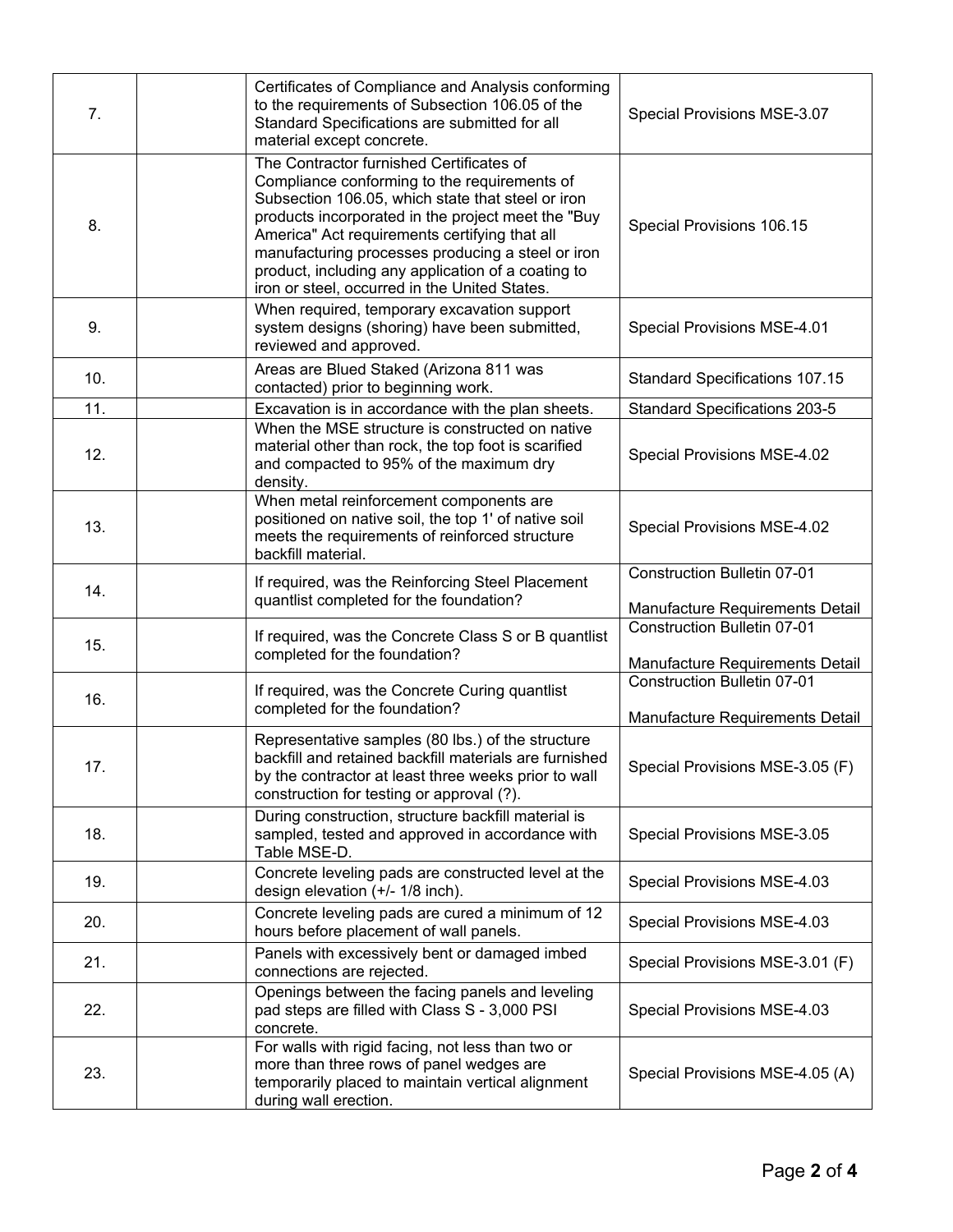| 24. | For walls with rigid facing, vertical alignment of the<br>wall face does not vary by more than 3/4 inch in 10<br>feet.                                                                                                   | Special Provisions MSE-4.05 (A) |
|-----|--------------------------------------------------------------------------------------------------------------------------------------------------------------------------------------------------------------------------|---------------------------------|
| 25. | For walls with rigid facing, horizontal alignment of<br>the wall face does not vary by more than 3/4 inch in<br>10 feet.                                                                                                 | Special Provisions MSE-4.05 (A) |
| 26. | For walls with rigid facing, the wall is plumb $(+/- 1/2)$<br>inch in 10 feet).                                                                                                                                          | Special Provisions MSE-4.05 (A) |
| 27. | For walls with rigid facing, the maximum offset at<br>any panel joint does not exceed 3/8 inch.                                                                                                                          | Special Provisions MSE-4.05 (A) |
| 28. | For walls with flexible facing, vertical alignment of<br>the wall face does not vary by more than 2 inches<br>in 10 feet.                                                                                                | Special Provisions MSE-4.05 (B) |
| 29. | For walls with flexible facing, the wall is plumb (+/-<br>1 inch in 10 feet).                                                                                                                                            | Special Provisions MSE-4.05 (B) |
| 30. | Any walls out of tolerance for vertical or horizontal<br>alignment are corrected at the contractor's<br>expense.                                                                                                         |                                 |
| 31. | Joint pads are installed in accordance with the<br>details of the plans and working drawings (correct<br>size and location).                                                                                             | Special Provisions MSE-4.05 (E) |
| 32. | Metallic reinforcement elements on compacted<br>backfill are placed at the correct elevation within<br>one inch of the connection elevation.                                                                             | Special Provisions MSE-4.05 (C) |
| 33. | When metallic reinforcement elements overlap, the<br>panel connections are adjusted to maintain a<br>minimum of 6" vertical separation.                                                                                  | Special Provisions MSE-4.05 (C) |
| 34. | Geotextile fabric is correctly placed on the back<br>side of the wall at all joints between panels.                                                                                                                      | Special Provisions MSE-4.05 (D) |
| 35. | Adhesive for geotextile fabric is applied only to<br>panels (not fabric) at least 2" from joints.                                                                                                                        | Special Provisions MSE-4.05 (D) |
| 36. | Geosynthetic reinforcement is placed in the<br>direction of the main reinforcement (normally<br>perpendicular to the wall face; overlaps parallel to<br>the wall are not permitted).                                     | Special Provisions MSE-4.05 (F) |
| 37. | After geosynthetic reinforcement has been placed<br>on the compacted fill, suitable aids such as pins,<br>piles of soil or ties are used to hold the<br>reinforcement in position until the backfill layer is<br>placed. | Special Provisions MSE-4.05 (F) |
| 38. | Geosynthetic reinforcement is placed at the correct<br>design elevation (+/- 3").                                                                                                                                        | Special Provisions MSE-4.05 (F) |
| 39. | Backfill closely follows erection of each panel<br>course and is placed without damage to wall<br>components.                                                                                                            | Special Provisions MSE-4.06     |
| 40. | Backfill material is placed in 8" lifts, prior to<br>compaction.                                                                                                                                                         | Special Provisions MSE-4.06     |
| 41. | Backfill material covering geosynthetic reinforcing<br>material is placed and spread in such a manner<br>that the reinforcing is maintained taut, without<br>wrinkles, overlaps, or damage to the material.              | Special Provisions MSE-4.06     |
| 42. | Reinforced (Structure) backfill within 3 feet of the<br>wall facing is compacted by comparison method<br>rolling determined from test sections.                                                                          | Special Provisions MSE-4.06 (A) |